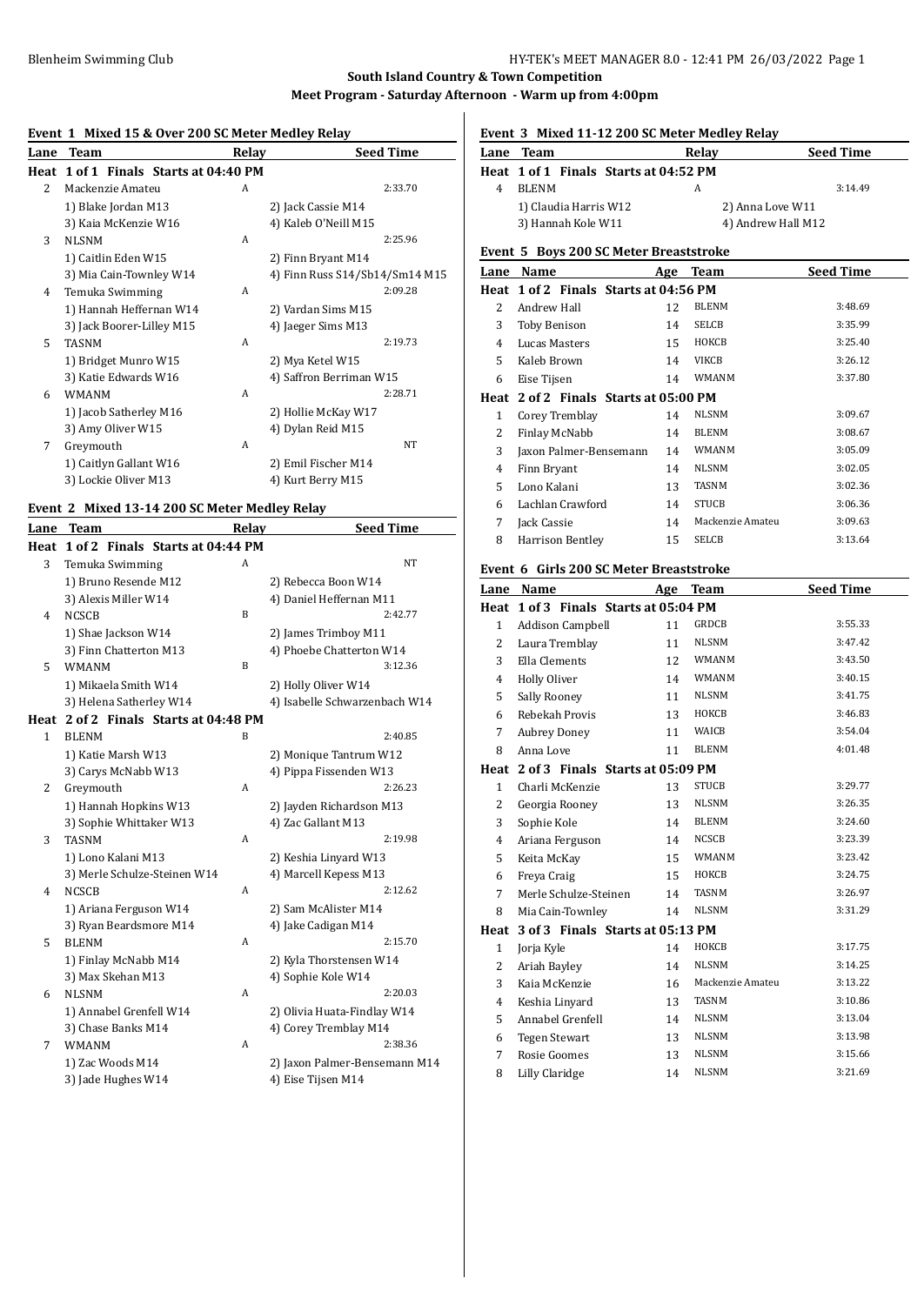|                | Event 7 Boys 10 & Under 50 SC Meter Backstroke  |     |                       |                  |
|----------------|-------------------------------------------------|-----|-----------------------|------------------|
|                | Lane Name                                       |     | Age Team              | <b>Seed Time</b> |
|                | Heat 1 of 1 Finals Starts at 05:17 PM           |     |                       |                  |
| 4              | Kyle Endicott-Davies S10/ 10                    |     | SELCB                 | 54.34            |
|                |                                                 |     |                       |                  |
|                | Event 8 Girls 10 & Under 50 SC Meter Backstroke |     |                       |                  |
|                | Lane Name                                       |     | Age Team              | <b>Seed Time</b> |
|                | Heat 1 of 1 Finals Starts at 05:19 PM           |     |                       |                  |
| 3              | Kelicia Purcell                                 | 9   | <b>SELCB</b>          | 50.73            |
| 4              | Sharnara Butler                                 | 10  | QESCB                 | 47.76            |
| 5              | Rosie Claridge                                  | 10  | <b>NLSNM</b>          | 48.14            |
|                | Event 9 Boys 11-12 50 SC Meter Backstroke       |     |                       |                  |
|                | Lane Name                                       |     | Age Team              | <b>Seed Time</b> |
|                | Heat 1 of 1 Finals Starts at 05:21 PM           |     |                       |                  |
| 3              | Andrew Hall                                     | 12  | <b>BLENM</b>          | 46.43            |
| 4              | Bruno Resende                                   | 12  | Temuka Swimming       | 43.63            |
| 5              | Koben Wieblitz                                  | 12  | HOKCB                 | 44.27            |
| 6              | Daniel Heffernan                                | 11  | Temuka Swimming       | 48.19            |
|                | Event 10 Girls 11-12 50 SC Meter Backstroke     |     |                       |                  |
|                |                                                 |     |                       |                  |
|                | Lane Name                                       |     | Age Team              | <b>Seed Time</b> |
|                | Heat 1 of 1 Finals Starts at 05:23 PM           |     | <b>VIKCB</b>          | 47.27            |
| $\mathbf{1}$   | <b>Ashley Brown</b>                             | 11  |                       | 45.71            |
| $\overline{2}$ | Monique Tantrum                                 | 12  | <b>BLENM</b>          | 45.48            |
| 3              | Laura Tremblay                                  | 11  | <b>NLSNM</b>          |                  |
| 4              | <b>Esme Tombs</b>                               | 11  | <b>STUCB</b>          | 43.86            |
| 5              | Ella Clements                                   | 12  | <b>WMANM</b>          | 45.47            |
| 6              | Nia Linyard                                     | 11  | <b>TASNM</b><br>GRDCB | 45.56<br>46.58   |
| 7              | <b>Addison Campbell</b>                         | 11  |                       |                  |
|                | Event 11 Boys 13-14 50 SC Meter Backstroke      |     |                       |                  |
|                | Lane Name                                       |     | Age Team              | <b>Seed Time</b> |
|                | Heat 1 of 2 Finals Starts at 05:24 PM           |     |                       |                  |
| 3              | Jack Cassie                                     | 14  | Mackenzie Amateu      | 41.38            |
| 4              | Zac Gallant                                     | 13  | Greymouth             | 38.46            |
| 5              | Kaleb Brown                                     | 14  | VIKCB                 | 39.96            |
|                | Heat 2 of 2 Finals Starts at 05:26 PM           |     |                       |                  |
| 1              | Zac Woods                                       | 14  | <b>WMANM</b>          | 37.66            |
| 2              | Emil Fischer                                    | 14  | Greymouth             | 34.79            |
| 3              | Chase Banks                                     | 14  | NLSNM                 | 33.92            |
| 4              | Jayden Richardson                               | 13  | Greymouth             | 33.19            |
| 5              | Oliver Wieblitz                                 | 14  | НОКСВ                 | 33.63            |
| 6              | Ryan Beardsmore                                 | 14  | NCSCB                 | 34.04            |
| 7              | Blake Jordan                                    | 13  | Mackenzie Amateu      | 36.96            |
| 8              | Marcell Kepess                                  | 13  | TASNM                 | 37.86            |
|                | Event 12 Girls 13-14 50 SC Meter Backstroke     |     |                       |                  |
|                | Lane Name                                       | Age | <b>Team</b>           | <b>Seed Time</b> |
|                | Heat 1 of 4 Finals Starts at 05:27 PM           |     |                       |                  |
| 2              | Hannah Boorer-Lilley                            | 13  | STUCB                 | 42.20            |
| 3              | Georgia Rooney                                  | 13  | NLSNM                 | 41.27            |
| $\overline{4}$ | Lilly Claridge                                  | 14  | NLSNM                 | 40.95            |

 Isabelle Schwarzenbach 14 WMANM 41.03 Milla Anticich 14 NLSNM 41.73

|                |                      | Heat 2 of 4 Finals Starts at 05:29 PM |
|----------------|----------------------|---------------------------------------|
| 1              | Carys McNabb         | <b>BLENM</b><br>40.46<br>13           |
| $\overline{2}$ | Matilda Knowler      | 40.19<br><b>VIKCB</b><br>13           |
| 3              | Helena Satherley     | <b>WMANM</b><br>39.96<br>14           |
| 4              | Hope Herrick         | 39.60<br>14<br>Mackenzie Amateu       |
| 5              | <b>Tegen Stewart</b> | <b>NLSNM</b><br>39.79<br>13           |
| 6              | Emma Fraser          | <b>WMANM</b><br>40.16<br>13           |
| 7              | Rebecca Boon         | 40.33<br>14<br>Temuka Swimming        |
| 8              | Hannah Hopkins       | Greymouth<br>40.49<br>13              |
| Heat           |                      | 3 of 4 Finals Starts at 05:31 PM      |
| $\mathbf{1}$   | Charli McKenzie      | <b>STUCB</b><br>39.20<br>13           |
| 2              | Tamsin Gillespie     | НОКСВ<br>38.58<br>13                  |
| 3              | Emma Campbell        | 37.95<br><b>GRDCB</b><br>13           |
| $\overline{4}$ | Jorja Kyle           | HOKCB<br>37.81<br>14                  |
| 5              | Keshia Linyard       | <b>TASNM</b><br>37.87<br>13           |
| 6              | Bella Cain-Townley   | <b>NLSNM</b><br>38.37<br>13           |
| 7              | Shae Jackson         | <b>NCSCB</b><br>38.77<br>14           |
| 8              | Mikaela Smith        | <b>WMANM</b><br>39.48<br>14           |
|                |                      | Heat 4 of 4 Finals Starts at 05:32 PM |
| 1              | Sophie Whittaker     | 13<br>37.31<br>Greymouth              |
| $\overline{c}$ | Mia Cain-Townley     | 36.60<br><b>NLSNM</b><br>14           |
| 3              | Rebekah Provis       | HOKCB<br>35.93<br>13                  |
| 4              | Katie Marsh          | <b>BLENM</b><br>35.15<br>13           |
| 5              | Hannah Heffernan     | Temuka Swimming<br>35.70<br>14        |
| 6              | Jade Hughes          | WMANM<br>36.34<br>14                  |
| 7              | Mia Flint            | 36.93<br>13<br><b>JASCB</b>           |
| 8              | Ariah Bayley         | <b>NLSNM</b><br>37.60<br>14           |

## **Event 13 Boys 15 & Over 50 SC Meter Backstroke**

|   | Lane Name                             | Age  | Team             | <b>Seed Time</b> |
|---|---------------------------------------|------|------------------|------------------|
|   | Heat 1 of 1 Finals Starts at 05:34 PM |      |                  |                  |
|   | Kurt Berry                            | 15   | Greymouth        | 38.21            |
|   | Kaleb O'Neill                         | 15   | Mackenzie Amateu | 35.34            |
| 3 | Talisker Dougan                       | 16   | <b>NCSCB</b>     | 34.60            |
| 4 | <b>Joel Verran</b>                    | 16   | <b>BLENM</b>     | 32.15            |
|   | Vardan Sims                           | 15   | Temuka Swimming  | 33.15            |
| 6 | Jacob Satherley                       | 16   | WMANM            | 35.12            |
|   | Finn Russ S14/Sb14/Sm14               | - 15 | <b>NLSNM</b>     | 36.89            |
|   |                                       |      |                  |                  |

## **Event 14 Girls 15 & Over 50 SC Meter Backstroke**

|   | Lane Name                             | Age | Team         | <b>Seed Time</b> |
|---|---------------------------------------|-----|--------------|------------------|
|   | Heat 1 of 1 Finals Starts at 05:35 PM |     |              |                  |
|   | Amy Oliver                            | 15  | WMANM        | 38.18            |
|   | Katie Edwards                         | 16  | <b>TASNM</b> | 36.18            |
|   | Ellinor Hine                          | 16  | <b>NLSNM</b> | 34.52            |
|   | Mya Ketel                             | 15  | <b>TASNM</b> | 34.68            |
| 6 | Merryn Jellie                         | 15  | HOKCB        | 36.31            |
|   |                                       |     |              |                  |

### **Event 15 Boys 200 SC Meter Freestyle**

**Victory Ceremonies for events 1-14**

#### **will immediately follow this event**

|   | <u>waa aanneunately lohow tins event</u> |     |                 |                  |  |  |
|---|------------------------------------------|-----|-----------------|------------------|--|--|
|   | Lane Name                                | Age | Team            | <b>Seed Time</b> |  |  |
|   | Heat 1 of 5 Finals Starts at 05:37 PM    |     |                 |                  |  |  |
| 3 | Kyle Endicott-Davies S10/ 10             |     | SELCB           | 3:42.66          |  |  |
|   | Bruno Resende                            | 12. | Temuka Swimming | 3:10.76          |  |  |
|   | Andrew Hall                              |     | <b>BLENM</b>    | 3:14.22          |  |  |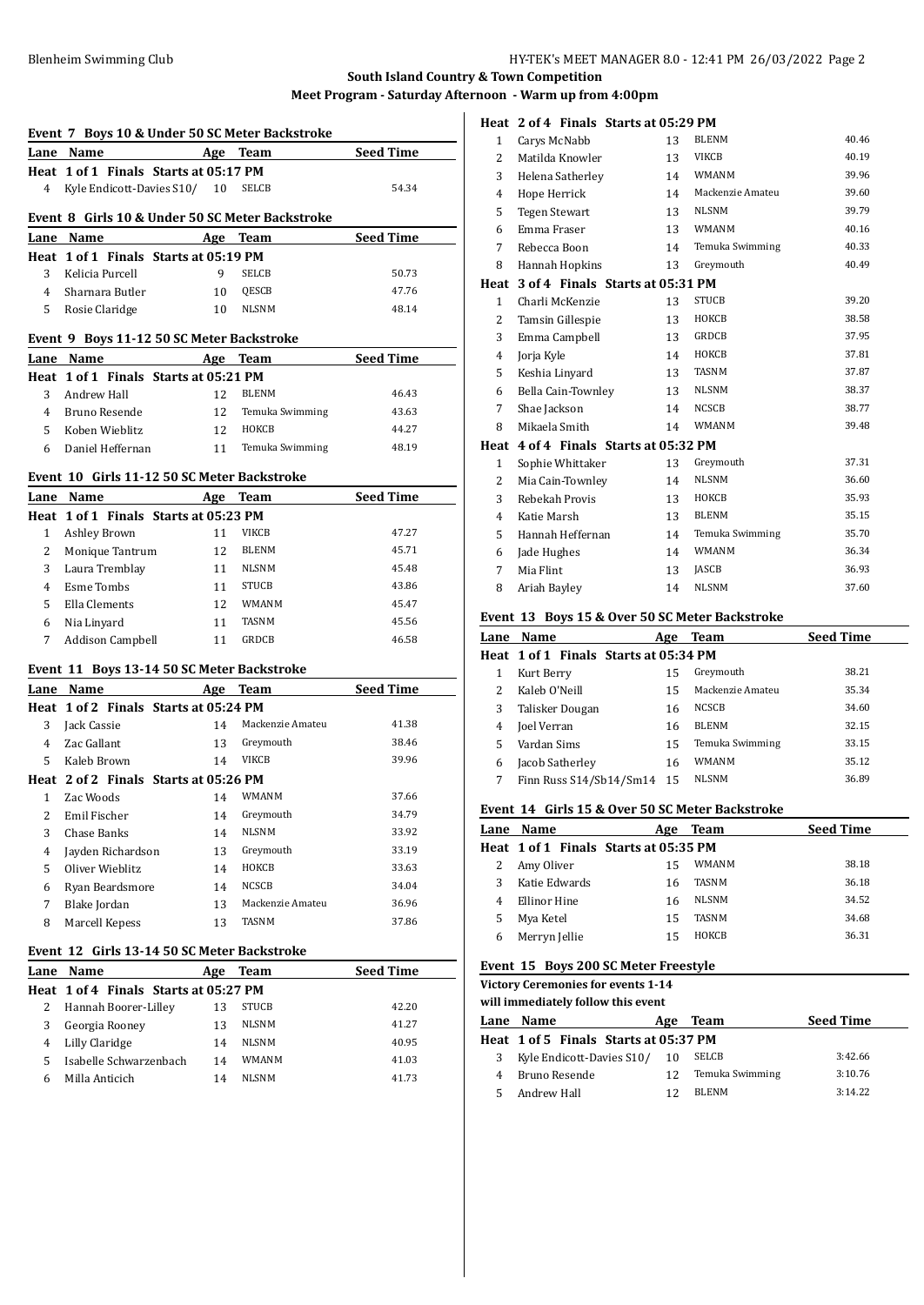### **Heat 2 Finals (#15 Boys 200 SC Meter Freestyle)**

| неат           | Z Finals (#15 Boys ZUU SC Meter Freestyle) |    |                  |         |
|----------------|--------------------------------------------|----|------------------|---------|
| 2              | Isaac Boorer-Lilley                        | 12 | <b>STUCB</b>     | 3:05.07 |
| 3              | Daniel Heffernan                           | 11 | Temuka Swimming  | 3:04.94 |
| 4              | Taylan Endicott-Davies                     | 12 | <b>SELCB</b>     | 2:57.64 |
| 5              | Jack Cassie                                | 14 | Mackenzie Amateu | 2:59.73 |
| 6              | Tamatea Perry                              | 11 | AQGCB            | 3:05.02 |
| 7              | James Trimboy                              | 11 | <b>NCSCB</b>     | 3:08.38 |
|                | Heat 3 of 5 Finals Starts at 05:45 PM      |    |                  |         |
| 1              | Lucas Masters                              | 15 | НОКСВ            | 2:49.73 |
| $\overline{c}$ | Oliver Wieblitz                            | 14 | НОКСВ            | 2:45.50 |
| 3              | Zac Gallant                                | 13 | Greymouth        | 2:44.15 |
| 4              | Zac Woods                                  | 14 | <b>WMANM</b>     | 2:40.70 |
| 5              | Eise Tijsen                                | 14 | <b>WMANM</b>     | 2:41.40 |
| 6              | Blake Jordan                               | 13 | Mackenzie Amateu | 2:45.23 |
| 7              | Jared Davidson                             | 16 | НОКСВ            | 2:45.53 |
| 8              | Finn Chatterton                            | 13 | <b>NCSCB</b>     | 2:51.24 |
|                | Heat 4 of 5 Finals Starts at 05:49 PM      |    |                  |         |
| 1              | <b>Toby Benison</b>                        | 14 | <b>SELCB</b>     | 2:38.44 |
| $\overline{2}$ | Emil Fischer                               | 14 | Greymouth        | 2:34.05 |
| 3              | Marcell Kepess                             | 13 | <b>TASNM</b>     | 2:29.82 |
| 4              | Lockie Oliver                              | 13 | Greymouth        | 2:23.79 |
| 5              | Kurt Berry                                 | 15 | Greymouth        | 2:28.72 |
| 6              | Lachlan Crawford                           | 14 | <b>STUCB</b>     | 2:32.95 |
| 7              | Jaxon Palmer-Bensemann                     | 14 | <b>WMANM</b>     | 2:36.53 |
| 8              | Jake Cadigan                               | 14 | <b>NCSCB</b>     | 2:39.74 |
| Heat           | 5 of 5 Finals Starts at 05:52 PM           |    |                  |         |
| 1              | Finn Veix                                  | 14 | <b>ASTCB</b>     | 2:21.54 |
| $\overline{2}$ | Vardan Sims                                | 15 | Temuka Swimming  | 2:19.25 |
| 3              | Corey Tremblay                             | 14 | <b>NLSNM</b>     | 2:17.21 |
| 4              | Talisker Dougan                            | 16 | <b>NCSCB</b>     | 2:15.42 |
| 5              | Liam Chalke                                | 14 | <b>ASTCB</b>     | 2:16.62 |
| 6              | Jacob Satherley                            | 16 | <b>WMANM</b>     | 2:19.11 |
| 7              | Finn Bryant                                | 14 | <b>NLSNM</b>     | 2:20.51 |
| 8              | Sam McAlister                              | 14 | <b>NCSCB</b>     | 2:22.10 |

### **Event 16 Girls 200 SC Meter Freestyle**

| Lane           | Name                |                  | Age                                   | <b>Team</b>      | <b>Seed Time</b> |
|----------------|---------------------|------------------|---------------------------------------|------------------|------------------|
|                |                     |                  | Heat 1 of 5 Finals Starts at 05:55 PM |                  |                  |
| 3              | Ella Clements       |                  | 12                                    | WMANM            | 3:10.18          |
| 4              | <b>Aubrey Doney</b> |                  | 11                                    | WAICB            | 3:06.53          |
| 5              | Ashley Brown        |                  | 11                                    | VIKCB            | 3:08.82          |
|                |                     |                  | Heat 2 of 5 Finals Starts at 05:59 PM |                  |                  |
| 1              |                     | Matilda Knowler  | 13                                    | <b>VIKCB</b>     | 2:55.54          |
| $\overline{2}$ |                     | Helena Satherley | 14                                    | WMANM            | 2:53.13          |
| 3              | Holly Oliver        |                  | 14                                    | <b>WMANM</b>     | 2:52.07          |
| 4              |                     | Tamsin Gillespie | 13                                    | ноксв            | 2:48.24          |
| 5.             | Carys McNabb        |                  | 13                                    | <b>BLENM</b>     | 2:50.43          |
| 6              | Hope Herrick        |                  | 14                                    | Mackenzie Amateu | 2:52.37          |
| 7              | Nia Linyard         |                  | 11                                    | TASNM            | 2:55.06          |
| 8              | Rebecca Boon        |                  | 14                                    | Temuka Swimming  | 3:05.13          |

## **Heat 3 of 5 Finals Starts at 06:03 PM** Isabelle Schwarzenbach 14 WMANM 2:47.50 2 Hannah Boorer-Lilley 13 STUCB 2:45.05<br>3 Keshia Linyard 13 TASNM 2:39.80 Keshia Linyard 13 TASNM 2:39.80 4 Molli O'Neill 17 Mackenzie Amateu 2:39.18<br>5 Alexis Sandall 14 NLSNM 2:39.41 Alexis Sandall 14 NLSNM 2:39.41 Sarah Gould 15 GRDCB 2:44.74 Hannah Heffernan 14 Temuka Swimming 2:45.29 8 Ruby Marquet 15 NCSCB 2:48.10 **Heat 4 of 5 Finals Starts at 06:06 PM** Emma Campbell 13 GRDCB 2:38.07 Mikaela Smith 14 WMANM 2:37.41 Mia Flint 13 JASCB 2:34.47 Jorja Kyle 14 HOKCB 2:33.86 Caitlyn Gallant 16 Greymouth 2:34.46 Charli Grenfell 13 NLSNM 2:34.89 7 Saffron Berriman 15 TASNM 2:38.01 8 Shakayla Brown 13 HOKSL 2:38.01<br>13 HOKSL 2:39.10<br>2:39.10 2:39.10 **Heat 5 of 5 Finals Starts at 06:09 PM** Jade Hughes 14 WMANM 2:32.70 2 Kaia McKenzie 16 16 Mackenzie Amateu 2:30.46<br>3 Shae Jackson 14 NCSCB 2:28.84 Shae Jackson 14 NCSCB 2:28.84 Mya Ketel 15 TASNM 2:26.31 Tegen Stewart 13 NLSNM 2:27.06 Rosie Goomes 13 NLSNM 2:30.32

#### **Event 19 Boys 11-12 100 SC Meter Butterfly**

|   | Lane Name                             | Age | Team  | <b>Seed Time</b> |
|---|---------------------------------------|-----|-------|------------------|
|   | Heat 1 of 1 Finals Starts at 06:13 PM |     |       |                  |
| 3 | Tamatea Perry                         | 11  | AOGCB | 1:42.55          |
|   | 4 Flynn Sargeant                      | 12  | ноксв | 1:33.25          |
|   | 5 Koben Wieblitz                      |     | ноксв | 1:41.00          |

 Amy Oliver 15 WMANM 2:30.99 8 Bridget Munro 15 TASNM 2:32.72

### **Event 20 Girls 11-12 100 SC Meter Butterfly**

| Lane Name        | Age Team                              | <b>Seed Time</b> |
|------------------|---------------------------------------|------------------|
|                  | Heat 1 of 1 Finals Starts at 06:15 PM |                  |
| 4 Sally Rooney   | NLSNM<br>11                           | 1:38.36          |
| 5 Claudia Harris | BLENM<br>12                           | 1:40.16          |

### **Event 21 Boys 13-14 100 SC Meter Butterfly**

| Lane | Name                                  | Age | <b>Team</b>      | <b>Seed Time</b> |
|------|---------------------------------------|-----|------------------|------------------|
|      | Heat 1 of 2 Finals Starts at 06:17 PM |     |                  |                  |
| 3    | Blake Jordan                          | 13  | Mackenzie Amateu | 1:42.03          |
| 4    | Jake Cadigan                          | 14  | <b>NCSCB</b>     | 1:31.09          |
| 5    | Oliver Wieblitz                       | 14  | HOKCB            | 1:34.02          |
|      | Heat 2 of 2 Finals Starts at 06:20 PM |     |                  |                  |
| 1    | Lono Kalani                           | 13  | <b>TASNM</b>     | 1:29.17          |
| 2    | Ryan Beardsmore                       | 14  | <b>NCSCB</b>     | 1:20.59          |
| 3    | Max Skehan                            | 13  | <b>BLENM</b>     | 1:13.48          |
| 4    | Jayden Richardson                     | 13  | Greymouth        | 1:12.89          |
| 5    | Finn Veix                             | 14  | <b>ASTCB</b>     | 1:13.12          |
| 6    | Chase Banks                           | 14  | <b>NLSNM</b>     | 1:15.72          |
| 7    | Marcell Kepess                        | 13  | <b>TASNM</b>     | 1:22.45          |
|      |                                       |     |                  |                  |